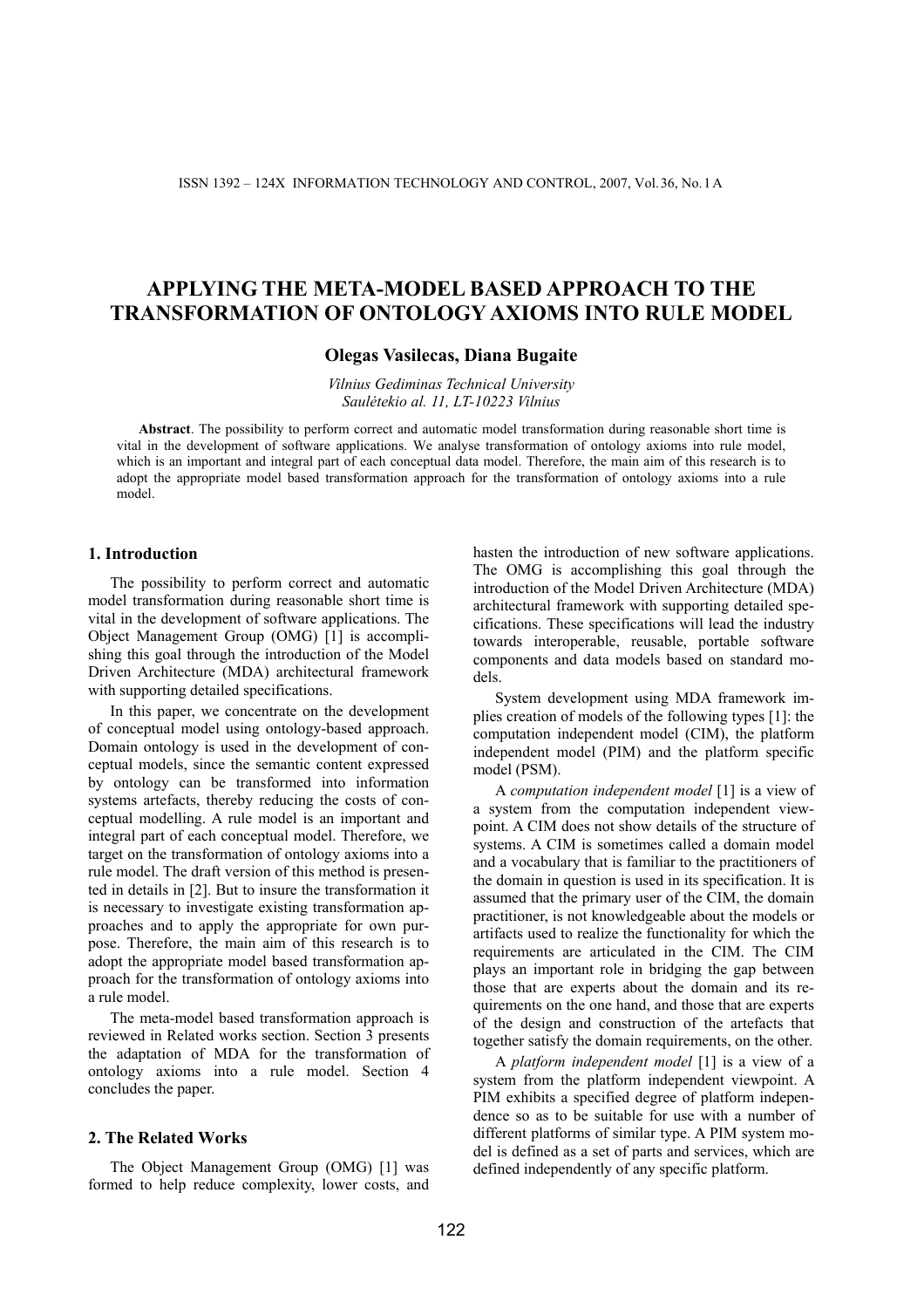#### Applying the Meta-Model Based Approach to the Transformation of Ontology Axioms into Rule Model

A *platform specific model* [1] is a view of a system from the platform specific viewpoint. A PSM combines the specifications in the PIM with the details that specify how that system uses a particular type of platform.

A *platform model* [1] provides a set of technical concepts, representing the different kinds of parts that make up a platform and the services provided by that platform. It also provides, for use in a platform specific model, concepts representing the different kinds of elements to be used in specifying the use of the platform by an application.

*Model transformation* is the process of converting one model to another model of the same system [1]. A transformation generates a target model from a source model. Transformations may lead to independent or dependent models. In the first case, there is no on-

going relationship between the source and target model once the target has been generated. In the second case, the transformation couples the source model and target model.

Model transformation is essential part of the MDA framework. Transformation specification, a set of transformation rules, is used to define transformation of one model to another model, assuming that models are based on the meta-models complying with the MOF [3].

An MDA mapping [2] provides specifications for transformation of a PIM into a PSM for a particular platform. The platform model will determine the nature of the mapping.

Figure 1 presents the correspondence of MDA models to different abstraction levels of a system [4].



**Figure 1.** MDA mapping to the different systems [4]

By [4] informational needs and problems are identified analyzing business systems. Business system is the place where the problems reside. The usage of CIM to model business systems simplifies understanding of these systems, elimination of the problems and their sources. Supporting processes of information systems fulfill the needs of business systems. Information systems concentrate on information and information processing methods so these systems are technological aware and can be modeled by PIM. Information systems are supported by business software systems, the latter ones employ the power of different technologies to provide information-processing facilities for information systems. The technological solutions of business software systems are modelled by PSM.

Without the ability to perform *automatic* model transformations, every existing model must be developed and understood separately, and/or has to be converted manually into the various modelling formalisms. This often requires as much effort as recreating the models from scratch, in another modelling language. However, when automatic model transformations are used, the mapping between the different concepts has to be developed only once for a pair of meta-models, not for each model instance [5]. Moreover, automatic model transformations enable us to reduce time and costs required for model development and fixing the mistakes of developers.

To define the mapping between two conceptually different models requires a common basis that describes both the source and target domains of the transformation, and the transformation vocabulary. This common basis in this case is the meta-model [1], [5]. To map models that have different meta-models is vital in software reuse, even for those software systems that are automatically generated directly from their models [5].

Automatic model transformations focus on the construction of models, specification of transformation rules, tool support and automatic generation of code and documentation.

Driven by practical needs and the OMG's request, a large number of approaches to model transformation have recently been proposed. They are summarized and classified in [6, 7, 8].

In this paper, automatic transformation is used for the development of CIM or domain model using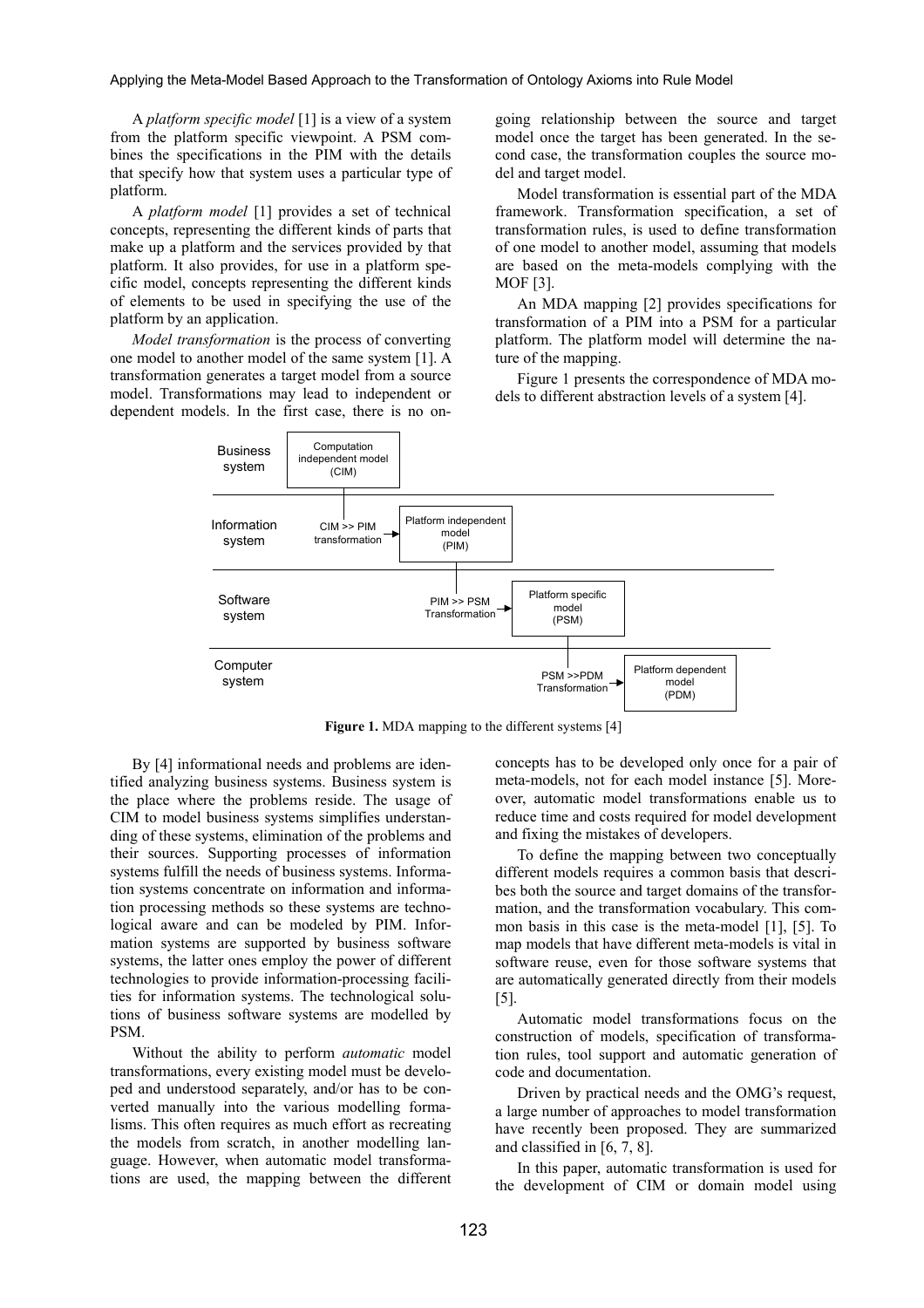ontology-based approach. We target on the transformation of ontology axioms into a rule model, which is an integral and important part of domain model.

The question should be answered first: can we apply MDA for transformation of ontology axioms into rule model [8]? By analysing ontology meta-models presented in [9, 10, 11], etc., the following conclusion can be drawn. Since ontology can be defined in a formal way, we should use MDA for the transformation of ontology axioms into rule model.

The formal expression and definition of ontology were taken from [2], where ontology defines the basic terms and their relationships comprising the vocabulary of an application domain and the axioms for constraining the relationships among terms.

Most conceptual modelling approaches are concerned with essential concepts, associations among concepts and constraints of an application domain [13].



**Figure 2.** Meta-model based transformation of models [5]



**Figure 3.** Applying MDA for the transformation of ontology axiom into a conceptual model

# **3. Applying MDA for the Transformation of Ontology Axioms into a Rule Model**

For the transformation of ontology axioms into rule model MDA with MOF is applied. MOF is a meta-model that is widely accepted in the industry. It uses the layered concept (instance, model, metamodel, meta-meta-model) that is very suitable for this research.

To adopt MOF for transformation of ontology axioms into a rule model it is necessary to define the source (ontology axioms and ontology as a whole), the target (rule and conceptual model as a whole) and transformation rules or mapping in a formal way.

The schema of models transformation from Figure 2 was adapted to the ontology axioms transformation into rule model, which is an important and integral part of each conceptual data model (see Figure 3).

Ontology meta-model describes ontology. It presents a formal expression of ontology in general form, where axiom meta-model is an integral part of ontology meta-model.

Ontology presents a formal expression of a concrete ontology (like Protégé [9], OWL [10], ontological foundation from [10], [11], etc.), where axioms